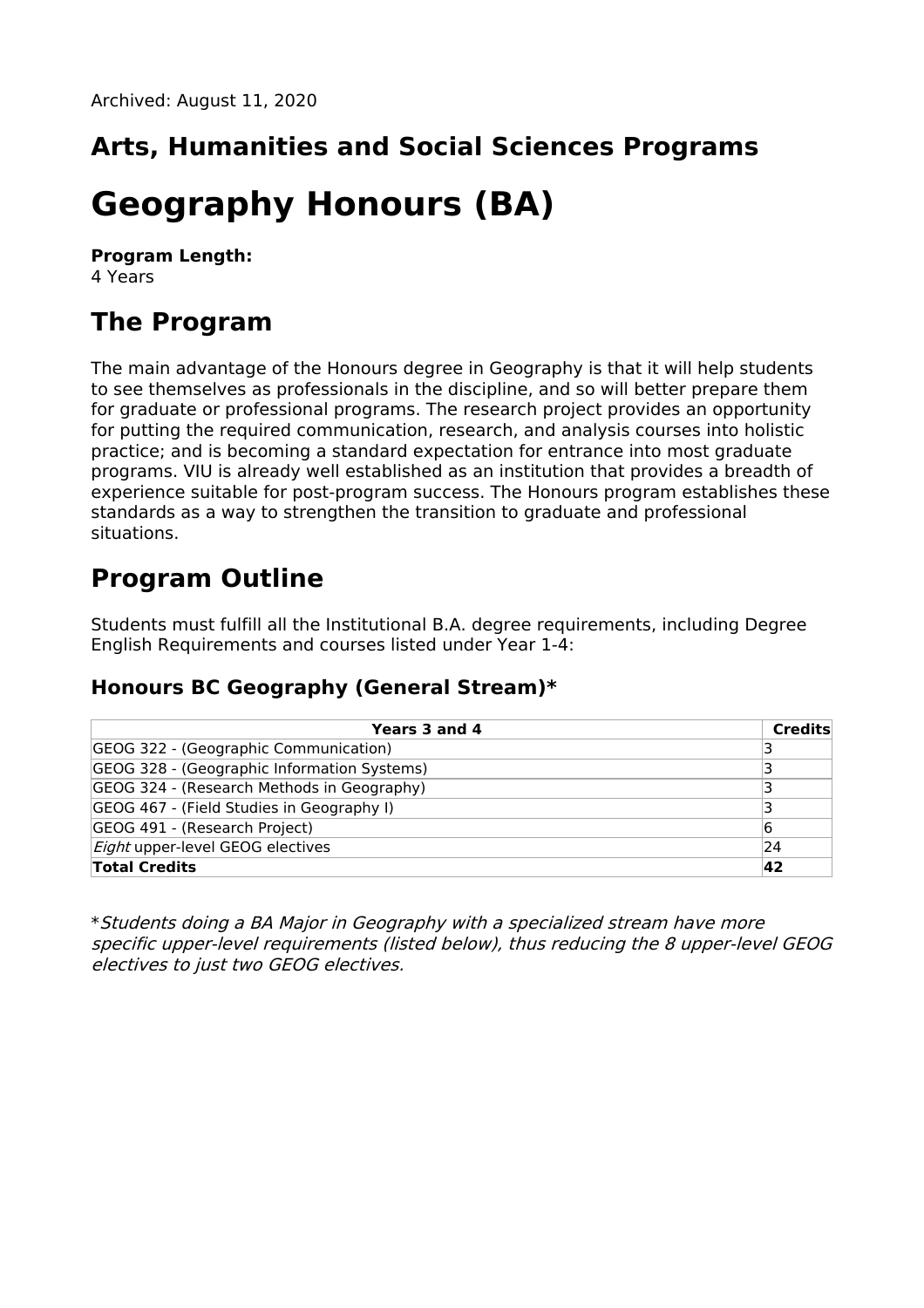| <b>Upper-level Requirements specific to the Sustainable Resource</b><br><b>Management stream</b>           | <b>Credits</b> |
|------------------------------------------------------------------------------------------------------------|----------------|
| GEOG 326 - (Remote Sensing)                                                                                |                |
| GEOG 350 - (Natural Resource Management)                                                                   | 3              |
| GEOG 352 - (Managing Natural and Social Capital) or,<br>GEOG 356 - (Policy, Resources, and Sustainability) |                |
| GEOG 372 - (Climatology) or,<br>GEOG 373 - (Biogeography)                                                  |                |
| GEOG 374 - (Hydrology) or,<br>GEOG 376 - (Geomorphology)                                                   |                |
| GEOG 452 - (Applications in Natural Resource Management)                                                   | 3              |

| Upper-level Requirements specific to the Urban and Social<br><b>Sustainability stream</b>                  | <b>Credits</b> |
|------------------------------------------------------------------------------------------------------------|----------------|
| GEOG 330 - (Cultural Geography)                                                                            |                |
| GEOG 340 - (Urban Systems)                                                                                 |                |
| GEOG 342 - (Urban and Regional Planning)                                                                   |                |
| GEOG 344 - (Urban Social Geography)                                                                        |                |
| GEOG 352 - (Managing Natural and Social Capital) or,<br>GEOG 356 - (Policy, Resources, and Sustainability) |                |
| GEOG 446 - (Applications in Urban and Regional Management)                                                 |                |

#### **Recommended Electives**

Global Studies, Earth Science, Resource Management, Forestry, Anthropology, Biology, History, Political Studies, Tourism and Recreation, Liberal Studies, Philosophy, Sociology, Economics, Studies in Women and Gender, Psychology, Criminology, Chemistry, Physics, Math.

### **Further Studies**

Students will be qualified to enter Master's Programs in Geography, including two VIU Master's programs (Master of GIS Applications and Master of Community Planning). They may also proceed to other professional training in a range of fields: environmental policy, natural resource management, education, urban planning, geospatial technologies, etc.

### **Completion Requirements**

BA Honours Geography students need an average GPA of 3.67 (A-) on all 3rd and 4th year courses taken within the discipline in order to graduate from an Honours program.

### **Admission Requirements**

The requirement for admission is a GPA of at least a 3.67 (A-) on the most recent 45 credits of study. There is limited space in the Honours program and not all students who meet the requirement will be admitted to the Honours program in Geography.

Students can obtain a Geography Department Honours Application form from the